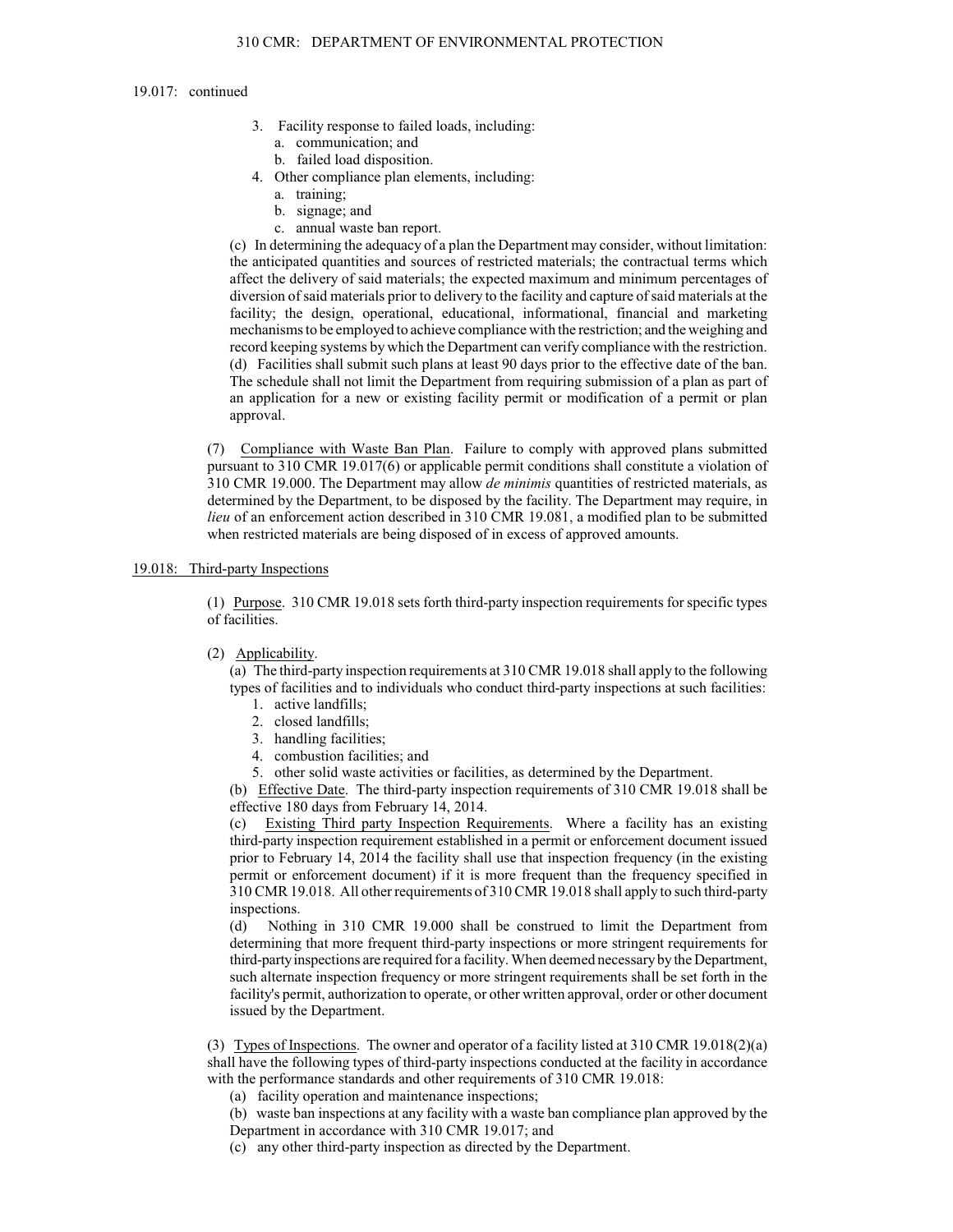## 310 CMR: DEPARTMENT OF ENVIRONMENTAL PROTECTION

#### 19.018: continued

- (4) General Requirements for Owners and Operators.
	- (a) Each owner and operator of a facility shall ensure that the facility:
		- 1. is inspected by a third-party inspector who is registered with the Department pursuant to 310 CMR 19.018(5);

2. is inspected according to the frequency and the performance standards set forth in 310 CMR 19.018(6) and (7); and

3. submits copies of all third-party inspection reports to the Department in accordance with 310 CMR 19.018(8).

(b) The owner and operator shall not conduct their own third-party inspections and shall not retain any of the following individuals to conduct such third-party inspection:

1. a person with daily on-site responsibility for the operation or management of the facility to be inspected;

- 2. a person with a financial interest in such facility;
- 3. a spouse, parent, child, or sibling of the owner or operator;
- 4. the spouse, parent, child, or sibling of any employee of the owner or operator;

5. an employee of the owner or operator; provided that a municipal owner or operator may retain as a third-party inspector a municipal employee from a department, board or office of the municipality that is separate from the department, board or office of the municipality that owns or operates the facility (*e.g*., a municipal engineer or board of health agent may inspect a transfer station managed by the municipality's department of public works).

(c) The owner and operator shall allow the third-party inspector full access to the facility and its records related to any solid waste activities carried out at the facility, for the purpose of performing any activity related to conducting the third-party inspection or preparing the third-party inspection report, provided that the owner and operator may deny the third-party inspector access to confidential or proprietarybusiness information. The owner and operator shall in no way restrict, impede, or delay a third-party inspection.

(d) The owner and operator shall inform the third-party inspector when the owner or operator or any of his or her employees learns of the date of the third-party inspection in advance of the third-party inspection.

(e) The owner and operator shall provide true, accurate and complete information which is not misleading to the third-party inspector.

#### (5) General Requirements, Registration and Qualifications for Third Party Inspectors.

(a) Third-party Inspector Requirements. Each individual performing inspections pursuant to 310 CMR 19.018 shall have the continuing duty to meet the following performance standards to ensure that his or her registration is maintained pursuant to 310 CMR 19.018(5):

1. be registered according to the process set forth in 310 CMR 19.018(5)(b) prior to conducting any third-party inspection pursuant to 310 CMR 19.018;

2. file with the Department an updated qualifications statement every two years that is signed and certified in accordance with 310 CMR 19.011(1);

3. file with the Department an updated qualifications statement within 30 days when there is a change in the individual's licensure status or professional standing;

4. complete all training requirements required under 310 CMR 19.018;

5. personally conduct and complete third-party inspections in accordance with the performance standards in 310 CMR 19.018(6) and (7);

6. prepare accurate and complete third-party inspection reports in accordance with the performance standards in 310 CMR 19.018(6) and (7) and submit third-party inspection reports to facility owners and operators in accordance with the requirements of 310 CMR 19.018(8);

7. not make any false, inaccurate, incomplete or misleading statements in any third-party inspection report; and

8. provide any information regarding third-party inspections to the Department upon request as soon as possible but in no event more than seven business days following receipt of the request.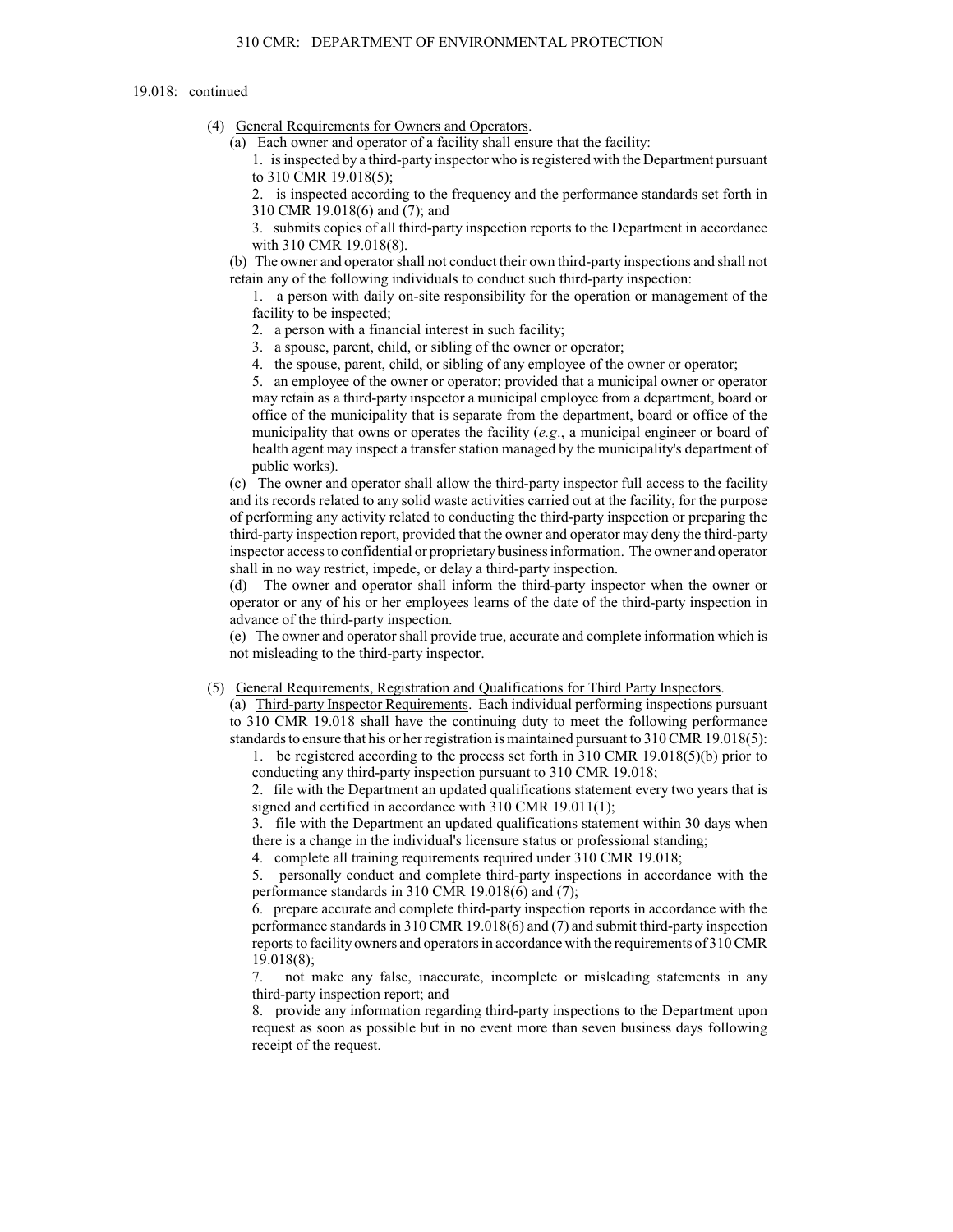(b) Registration. To be eligible to conduct a third-party inspection required by 310 CMR 19.018, an individual shall register with the Department in advance by filing a qualifications statement. The qualifications statement is a self-certification by an individual, on a form provided by the Department, documenting that he or she meets or exceeds the minimum qualification requirements set forth at  $310$  CMR  $19.018(5)(c)$  for the specific type or types of third-party inspection that said individual may be retained to conduct. The qualifications statement shall include:

1. all relevant professional licenses and certifications that the individual currently holds, including but not limited to:

a. Registered professional engineer (PE);

b. Registered sanitarian (RS);

c. Solid waste operator license(s);

d. Solid Waste Association of North America (SWANA) certification(s);

e. Licensed site professional (LSP); or

f. Asbestos inspector licensure and certification by the Massachusetts Department of Labor Standards;

2. specific academic degrees that the individual has received;

3. specific solid waste training that the individual has successfully completed, such as SWANA training or Department waste ban training; and

4. relevant experience in the solid waste management field.

(c) Third-party Inspector Qualifications. An individual may qualify to conduct one or more types of third-party inspection, as follows:

1. General Qualifications. In order to be qualified to conduct any type of third-party inspections pursuant to 310 CMR 19.018, a third-party inspector shall have in-depth knowledge and understanding of solid waste management laws, regulations and requirements applicable to the specific type or types of third-party inspections that said individual may be retained to inspect;

2. Waste Ban Inspector Qualifications. In order to be qualified to conduct a waste ban inspection at a facility pursuant to 310 CMR 19.018(7), the third-party inspector shall have successfully completed the Department's waste ban training course and any subsequent training required by the Department.

3. Facility Operation and Maintenance Inspector Qualifications. In order to be qualified to conduct a facility operation and maintenance inspection pursuant to 310 CMR 19.018(6), a third-party inspector shall, at a minimum, have the following combination of credentials, experience and training:

a. Credentials.

i. be a registered Massachusetts professional engineer in good standing, or a registered Massachusetts sanitarian in good standing, or a Massachusetts licensed site professional in good standing, each of which must have three or more years of full-time professional experience, or part-time equivalent, as set forth 310 CMR 19.018(5)(c)3.b.; or

ii. have a Bachelor's degree in engineering or in a physical or biological science with three or more years of full-time professional experience, or part-time equivalent, as set forth in 310 CMR  $19.018(5)(c)3.b.;$  or

iii. have a Bachelor's degree with five or more years of full-time professional experience, or part-time equivalent, as set forth in 310 CMR 19.018(5)(c)3.b.

b. Experience. The third-party inspector shall have full-time professional experience, or part-time equivalent experience, of the following type(s) in the solid waste management field:

i. managing a solid waste facility;

ii. designing or engineering solid waste facilities;

iii. inspecting solid waste facilities; or

iv. other solid waste experience regarding the operation or management of solid waste facilities.

c. Training. The third-party inspector shall have successfully completed any training required by the Department.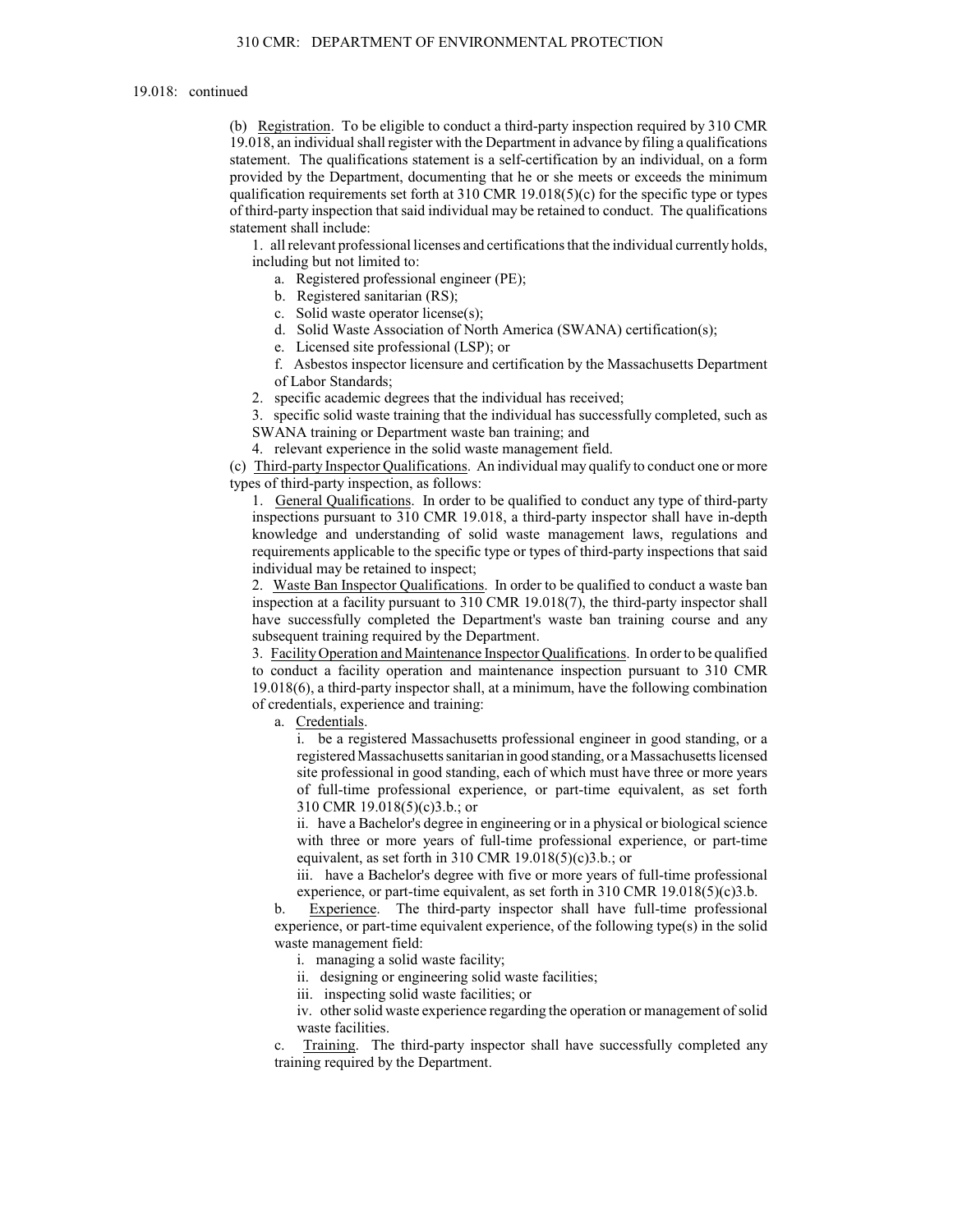4. C&D Processing Facility Operation and Maintenance Inspector Qualifications. In order to conduct a facility operation and maintenance inspection of a C&D waste processing facility or C&D waster transfer facility, a third-party inspector shall, at a minimum, have all of the credentials, training and experience set forth in 310 CMR  $19.018(5)(c)1$ . and 3. and either shall have an Asbestos Inspector certification from the Massachusetts Department of Labor Standards or sub-contract with an individual who has such certification for conducting asbestos-related inspection activities.

(d) List of Registered Third-party Inspectors.

1. The Department shall create and maintain a list of those individuals who have registered as third-party inspectors.

2. After the first submittal of a qualifications statement by an individual for the purpose of being listed as a third-party inspector pursuant to 310 CMR 19.018(5), the Department may make a written determination, including the reasons therefore, not to list that individual if the Department determines in its sole discretion that the qualifications statement:

a. is incomplete;

b. does not contain information sufficient to demonstrate that the individual meets the minimum qualifications set forth at 310 CMR 19.018(5) to conduct at least one of the types of third-party inspections required therein; or

c. contains information that is not true, accurate or otherwise contains false or misleading information.

(e) Removal from List or Change in Listed Qualification Status.

1. The Department may make a written determination, including the reasons therefore, to remove an individual from the list of third-party inspectors or to change the status of the third-party inspector's qualifications (*e.g*., to reflect a change in status from qualified for all inspection types to qualified for certain types of third-party inspections), if the Department determines in its sole discretion that the third-party inspector:

a. has submitted a qualifications statement that is not true, accurate or otherwise contains false or misleading information;

b. has failed to meet one or more of the requirements listed at 310 CMR 19.018(5)(a);

c. is no longer qualified to conduct one or more types of third-party inspections;

d. has a pattern of conducting inspections that do not meet the regulatory requirements; or

e. has a pattern of submitting reports that do not meet the required standards.

2. Any determination by the Department pursuant to 310 CMR 19.018(5) shall be in writing and shall state the reason(s) for removing the individual from the list of thirdparty inspectors or changing the status of the individual's qualifications.

3. A third-party inspector may at any time notify the Department that he or she wants to be removed from the list of registered third-party inspectors or change his or her status.

# (f) Reconsideration and Appeal Rights.

1. Any individual who is omitted or removed from the list of registered third-party inspectors by the Department, or whose status on the list the Department has changed, may submit a written request to the Department for reconsideration of its determination. Said request shall be postmarked within 21 days of the issuance of the Department's determination. The Department may request a meeting with the individual. The Department shall respond in writing to the reconsideration request and shall state the reasons for omitting or removing the individual. Such determination on the request for reconsideration shall not become effective until 22 days after issuance or after issuance of a final decision in an adjudicatory hearing, whichever is later. Failure to submit a written request for reconsideration in a timely manner shall be deemed to be a waiver of the individual's right to request an adjudicatory hearing.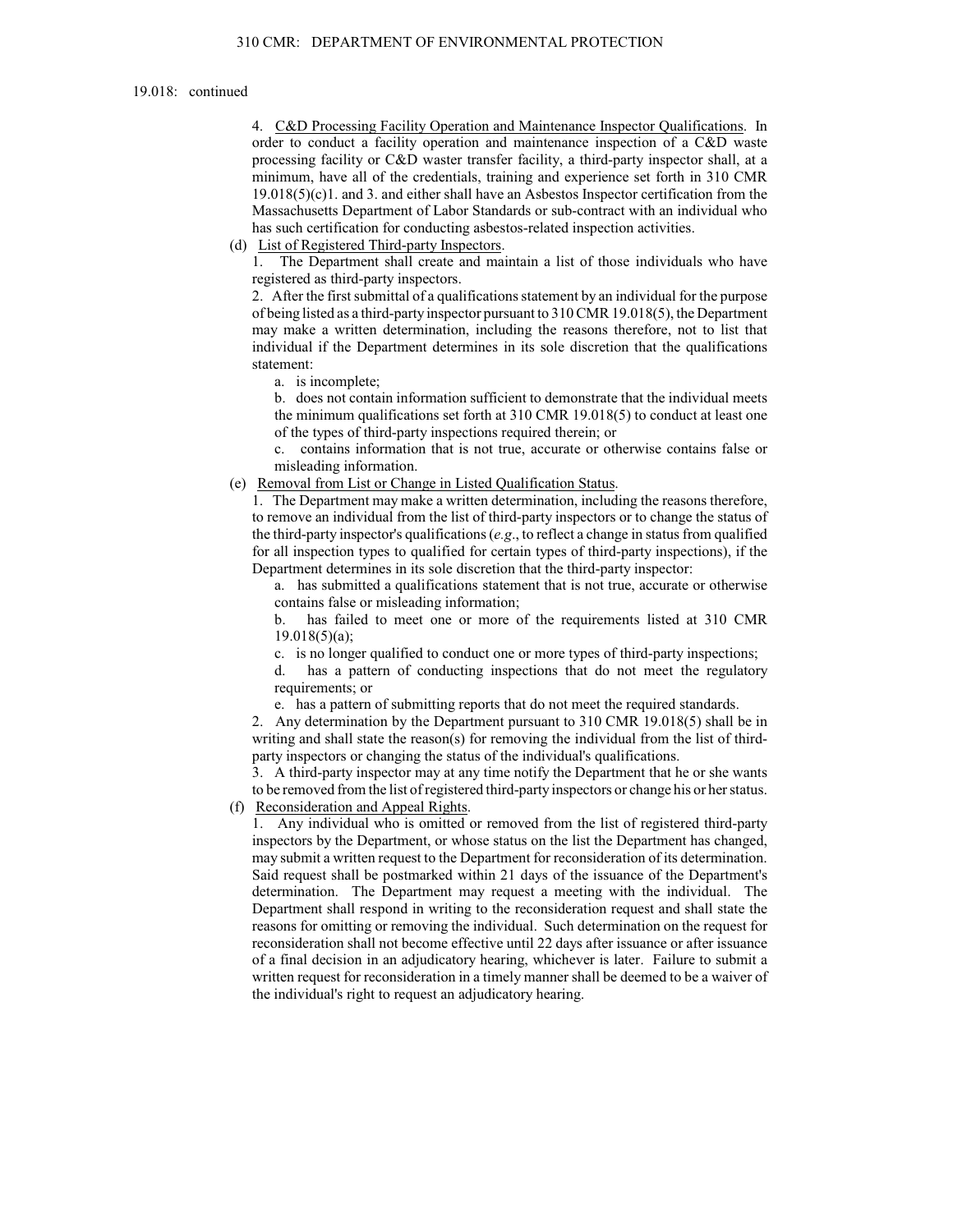2. Any individual who receives a determination on reconsideration pursuant to 310 CMR 19.018(5)(f)1. has the right to request an adjudicatory hearing from the Department. Any such individual shall be deemed to have waived such right unless the individual delivers, within 21 days of the date of issuance of the Department's written determination on reconsideration, a request for an adjudicatory hearing that complies with the requirements of 310 CMR 1.01: *Adjudicatory Proceeding Rules for the Department of Environmental Protection*. Any individual who is aggrieved by a final decision in an adjudicatory hearing regarding a determination on reconsideration issued pursuant to 310 CMR 19.018(5)(f)1. may obtain judicial review thereof in accordance with the provisions of M.G.L. c. 30A,  $\S$  14.

(6) Performance Standards for a Third-party Facility Operation and Maintenance Inspection. (a) General Performance Standards.

1. During a facility operation and maintenance inspection, a third-party inspector shall assess a facility's operation and maintenance practices and procedures to determine whether the facility is in compliance with all applicable requirements, including, but not limited to, requirements set forth in:

a. 310 CMR 19.000;

b. the facility's operation and maintenance plan;

c. orders or other enforcement documents issued to the facility; and

d. other solid waste permits, approvals, determinations and authorizations issued to the facility by the Department.

2. Prior to conducting a third-party facility operation and maintenance inspection, the third-party inspectorshall identify and review all solid waste requirements applicable to the operation and maintenance of the facility, including but not limited to those requirements identified in 310 CMR 19.018(6)(a)1.

3. During each third-party inspection, in order to complete an assessment of the facility's compliance with all applicable requirements as set forth in 310 CMR  $19.018(6)(a)1$ ., the third-party inspector shall examine and evaluate the facility's solid waste activities, equipment, operations, practices, procedures, and records relevant to the type of third-party inspection being conducted, including without limitation:

a. the status and condition of operating and monitoring equipment, structures, appurtenances and devices related to the solid waste activities carried out at the facility;

b. each operational aspect of the facility related to solid waste handling, processing, recycling, storage and disposal, including but not limited to:

i. vehicle weighing and recording of scale data;

ii. tipping areas and the unloading of incoming materials;

iii. inspection and handling of incoming and outgoing waste, recyclable materials and other materials regulated by the Department; and

iv. types and quantities of waste and materials received or stored at the facility; c. status of all facility record-keeping required by;

i. 310 CMR 19.000;

ii. the facility's operation and maintenance plan;

iii. orders or other enforcement documents issued to the facility; and

iv. other solid waste permits, approvals, determinations and authorizations issued to the facility by the Department;

v. provided that the owner and operator may deny the third-party inspector access only to confidential or proprietary business information;

material or waste handling areas and equipment including storage areas for recyclable materials, waste or residue; and

e. the condition of the facility, including evidence of dust, litter, odors, and other nuisance conditions, security measures such as fencing and gates, access roads marked and maintained, storm water management controls and any management system(s).

4. Where a third-party inspector observes that the operation or maintenance of the facility deviates from the aforementioned applicable requirements, he or she shall document all such deviations and recommend corrective actions for the facility to take to return to compliance with such requirements.

5. Third-party inspections shall be unannounced and randomly timed during the facility's normal operating hours, as follows: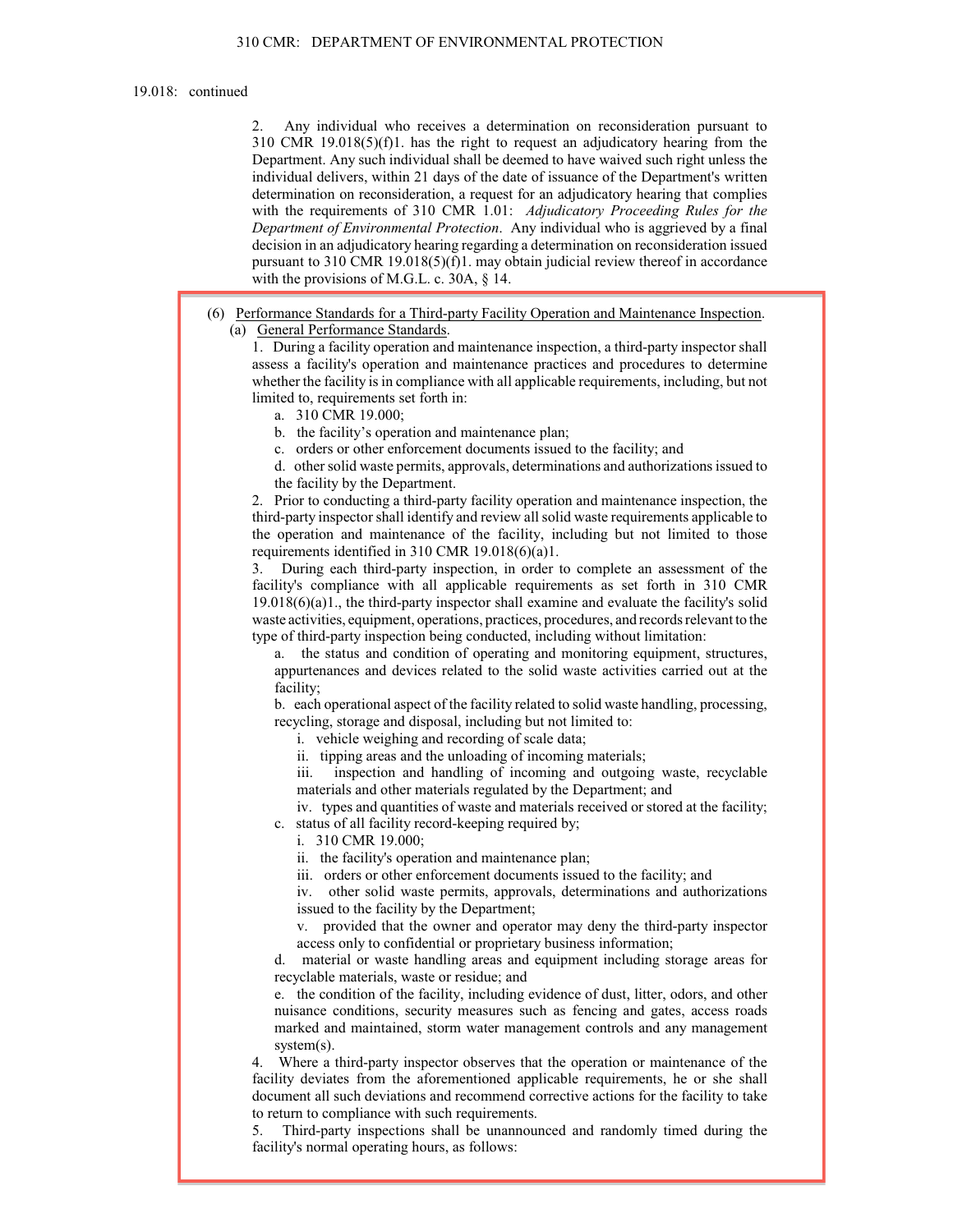a. Inspection days shall be determined randomly from among the planned operating days of the facility during the inspection period specified in 310 CMR 19.018(6)(b). b. The third-party inspector shall keep the selected dates of third-party inspections confidential and shall not notify the owner or operator, or any employee or individual affiliated with or related to the owner or operator, of such dates prior to arriving at the facility to conduct a third-party inspection.

c. The third-party inspector shall postpone any inspection for which the owner or operator or any of his or her employees learns of the date of inspection in advance.

(b) Frequency. The owner and operator of a facility shall ensure that a third-party inspector conducts a facility operation and maintenance inspection in accordance with the following frequency and time intervals:

1. at an active landfill at least once in every two-month period, with at least 20 days between consecutive inspections;

2. at a closed landfill at least once every two calendar years, with at least six months between consecutive inspections;

3. at a handling facility, other than a C&D waste processing facility or C&D waste transfer station;

a. At a facility permitted to accept less than 50 tons, per day at least once every calendar year, with at least four months between consecutive inspections; and

b. At a facility permitted to accept 50 tons or more per day at least twice every calendar year, with at least two months between consecutive inspections;

4. at a C&D waste processing facility or a C&D waste transfer station at least once in each quarter (three-month period), with at least 20 days between consecutive inspections; and

5. at a combustion facility at least once in each quarter (three-month period), with at least 20 days between consecutive inspections.

(c) Additional Performance Standards for a Third-party Facility Operation and Maintenance Inspection of an Active Landfill.

1. In addition to complying with the general performance standards set forth in 310 CMR 19.018(6)(a), a third-party inspector shall examine and evaluate an active landfill's compliance with:

a. the operation and maintenance requirements set forth at 310 CMR 19.130 and 310 CMR 19.131, as applicable;

b. the environmental monitoring requirements (including, but not limited to, reporting frequencies) set forth at 310 CMR 19.132;

c. the requirements for maintenance of environmental control and monitoring systems set forth at 310 CMR 19.133;

d. the landfill gas recoveryfacilityoperation and maintenance requirements set forth at 310 CMR 19.121, if applicable; and

e. the applicable requirements of any beneficial use determination(s) governing the beneficial use of solid waste at the facility.

(d) Additional Performance Standards for a Third-party Facility Operation and Maintenance Inspection of Closed Landfill.

1. In addition to complying with the general performance standards described in 310 CMR 19.018(6)(a), a third-party inspector shall examine and evaluate a closed landfill's compliance with:

a. the landfill post-closure requirements set forth at 310 CMR 19.142;

b. the conditions set forth in the facility's closure permit(s);

c. the conditions of any post-closure use permit(s); and

d. the requirements set forth at 310 CMR 19.016 and 310 CMR 19.143, as applicable, governing post-closure use activities.

(e) Additional Performance Standards for a Third-party Facility Operation and Maintenance Inspection of Handling Facility, Except C&D Waste Processing Facility or a C&D Waste Transfer Station.

1. The performance standards in 310 CMR 19.018 apply to a handling facility that is not a C&D waste processing facility or a C&D waste transfer station, which is addressed in 310 CMR 19.018(6)(f).

In addition to complying with the general performance standards described in 310 CMR 19.018(6)(a), a third-party inspector shall examine and evaluate the compliance of a handling facility with: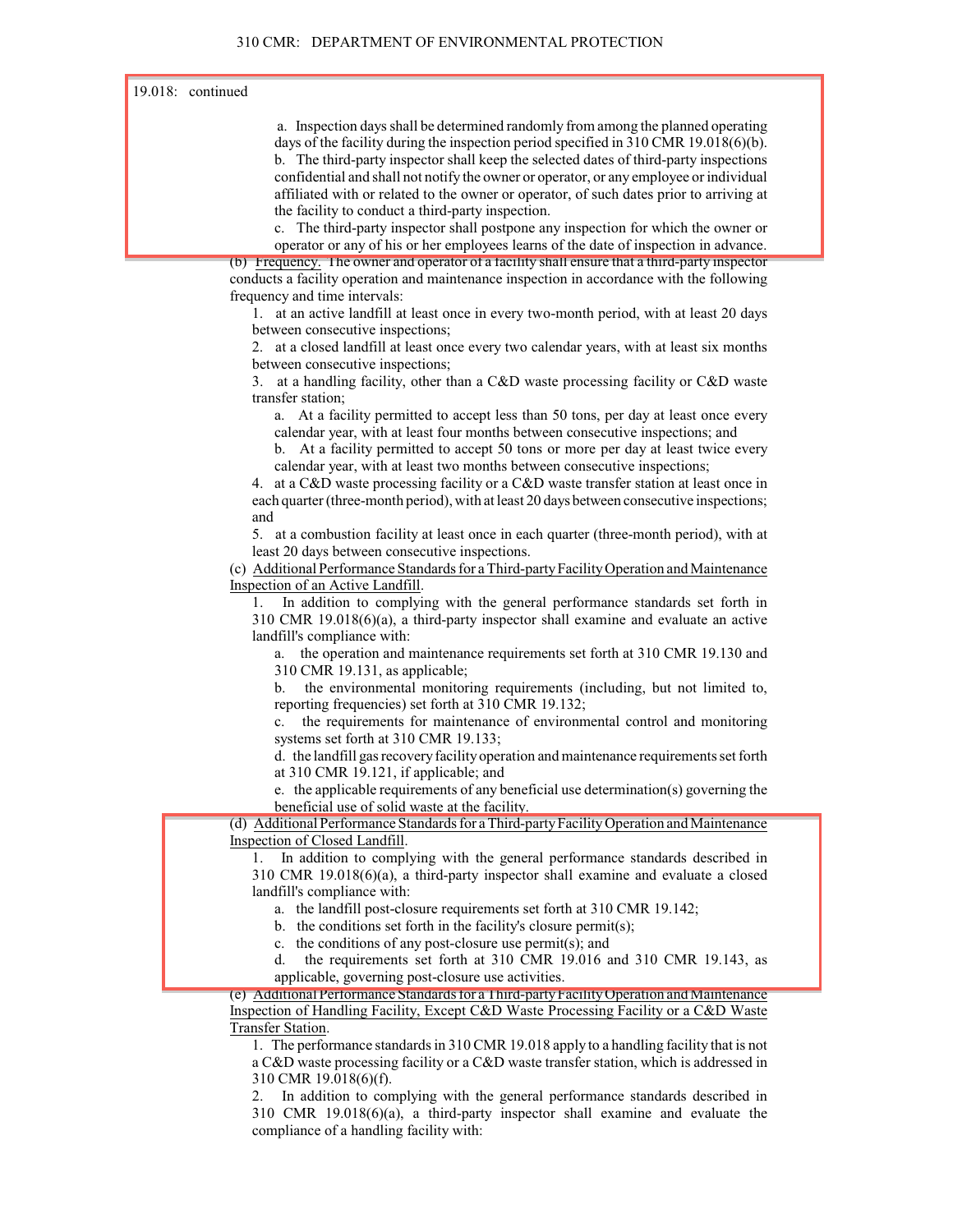a. the requirements for stormwater controls, equipment and weighing facilities set forth at 310 CMR 19.205;

b. the operation and maintenance requirements set forth at 310 CMR 19.207;

c. the applicable requirements of any beneficial use determination(s) governing the beneficial use of solid waste at the facility.

(f) Additional Performance Standards for a Third-party Facility Operation and Maintenance Inspection of a C&D Waste Processing Facility or a C&D Waste Transfer Station.

1. The performance standards in 310 CMR 19.018(6)(f) only apply to a C&D waste processing facility or a C&D waste transfer station. They do not apply to other types of handling facilities, which are addressed in 310 CMR 19.018(6)(e).

2. In addition to complying with the general performance standards described in 310 CMR 19.018(6)(a), a third-party inspector shall examine and evaluate the compliance of a C&D waste processing facility or a C&D waste transfer station with:

a. the requirements for stormwater controls, equipment and weighing facilities set forth at 310 CMR 19.205;

b. the operation and maintenance requirements set forth at 310 CMR 19.206, if applicable, and 310 CMR 19.207;

c. the facility's suspect asbestos-containing material (ACM) inspection and management protocol; and

d. the applicable requirements of any beneficial use determination(s) governing the beneficial use of solid waste at the facility.

3. The third-party inspector shall observe random incoming waste loads and collect ACM samples from suspect materials and send those sample(s) for analysis in accordance with the facility's approved ACM inspection and management protocol, if any.

(g) Additional Performance Standards for a Third-party Facility Operation and Maintenance Inspection of a Combustion Facility. In addition to complying with the general performance standards described in 310 CMR 19.018(6)(a), a third-party inspector shall examine and evaluate the compliance of a combustion facility with:

(a) the operation and maintenance requirements set forth at 310 CMR 19.207;

(b) the ash handling and disposal conditions set forth in the combustion facility's permit and its operation and maintenance plan;

(c) the applicable requirements of any beneficial use determination(s) governing the beneficial use of solid waste at the facility.

#### (7) Performance Standards for Third-party Waste Ban Inspections.

(a) General. The owner and operator of a facility that has an approved waste ban compliance plan pursuant to 310 CMR 19.017 shall have the facility inspected by a qualified third-party waste ban inspector to assess compliance with the waste bans at 310 CMR 19.017 by the facility and by the haulers and generators delivering waste to the facility.

(b) Exemptions.

1. An owner and operator of a handling facility that does not accept loads greater than five cubic yards is exempt from 310 CMR 19.018(7); and

2. An owner and operator of a facility that participates in the Class II Recycling Program in accordance with the terms of 310 CMR 19.300 is exempt from 310 CMR 19.018(7).

(c) Performance Standards.

1. Prior to conducting each third-party waste ban inspection, the third-party inspector shall identify and review all requirements applicable to waste ban compliance at the facility, including but not limited to, the facility waste ban compliance plan and the requirements of 310 CMR 19.017.

2. During an inspection and for the minimum number of loads as required pursuant to 310 CMR 19.018(7)(e), a third-party inspector shall examine and evaluate the compliance of the facility with its approved waste ban compliance plan, as follows:

a. Visually monitor all incoming loads received at the facility during the waste ban inspection;

b. Identify all failed loads received during the waste ban inspection;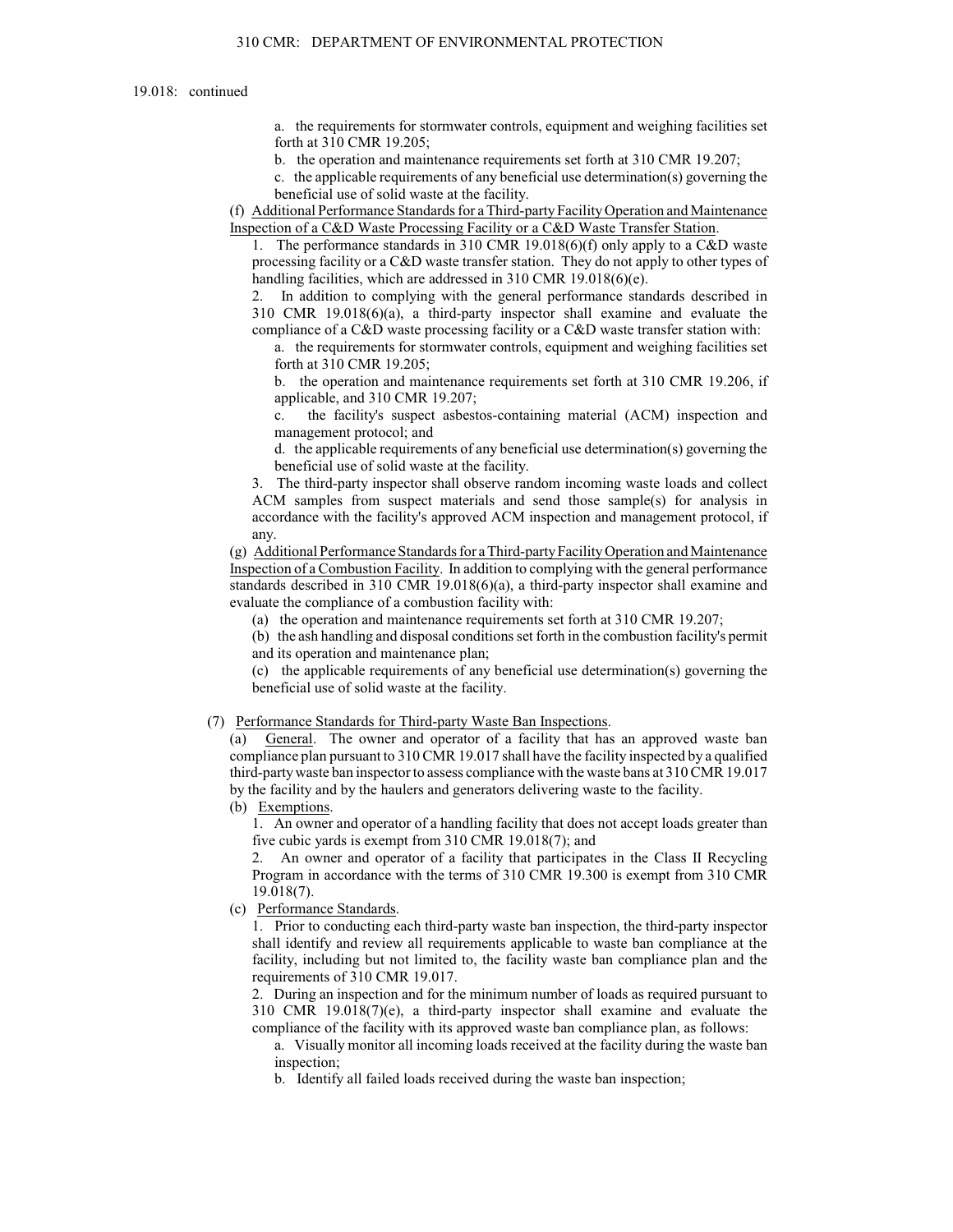c. Record all identified failed loads using photographs, weigh slips, and standardized waste tracking forms provided by the Department. Such forms may include, but are not limited to, hauler and generator information (to the extent known) and the percentage of the load that is comprised of waste ban material(s); and d. Conduct a comparative analysis of the percentage of failed loads identified by the third-party inspector with the percentage of failed loads documented pursuant to the facility's on-going load inspections conducted over the immediately preceding inspection period.

3. A third-party waste ban inspection shall be unannounced and randomly timed during the facility's normal operating hours, as follows:

a. Inspection days shall be selected in accordance with 310 CMR 19.018(7)(d).

b. The third-party inspector shall keep the selected dates of third-party inspections confidential and not notify the owner or operator, or any employee or individual affiliated with or related to the owner or operator, of such dates prior to arriving at the facility to conduct a third-party inspection.

4. Where a third-party inspector observes that waste ban compliance at the facility deviates from the applicable requirements set forth at  $310 \text{ CMR } 19.018(7)(c)1$ ., the third-party inspector shall document all such deviations and recommend corrective actions for the facility to take to return to compliance with such requirements.

(d) Frequency. The owner and operator of a facility shall ensure that a third-party inspector conducts a waste ban inspection in accordance with the following frequency and time intervals:

1. at an active solid waste landfill: at least once in every two-month period, with at least 20 days between consecutive inspections;

2. at a handling facility other than a C&D processing facility or C&D waste transfer station:

a. at a facility permitted to accept less than 50 tons of waste per day, at least once every calendar year, with at least four months between consecutive inspections;

b. at a facility permitted to accept 50 tons or more of waste per day, at least twice every calendar year, with at least two months between consecutive inspections;

3. at a C&D waste processing facility or a C&D waste transfer station at least once in each quarter (three-month period), with at least 20 days between consecutive inspections; and

4. at a combustion facility at least once in each quarter (three-month period), with at least 20 days between consecutive inspections.

(e) Minimum Loads.

1. Once the third-party inspector begins a waste ban inspection, the third-party inspector shall observe and document each and every load, until the following minimum number of loads, containing at least five cubic yards of material each, have been observed:

a. For a facility permitted to accept from 1 to 99 tons of waste per day, four vehicle loads;

b. For a facility permitted to accept greater than 99 but less than or equal to 299 tons per day, eight vehicle loads;

c. For a facility permitted to accept greater than 299 but less than or equal to 499 tons per day, 12 vehicle loads;

e. For a facility permitted to accept greater than 499 but less than or equal to 999 tons per day, 16 vehicle loads; or

f. For a facility permitted to accept more than 999 tons per day, 20 vehicle loads.

2. As an alternative to the minimum loads set forth at  $310$  CMR  $19.018(7)(e)1$ , for a facility that has operated below the facility's permitted capacity for the previous year, the third-party inspector may apply the average actual daily receipt of waste (in tons) over the preceding year (instead of the permitted tonnage amount) to the minimum load criteria set forth above at 310 CMR 19.018(7)(e)1.

#### (8) Third-party Inspection Reports, Record-keeping Requirements and Procedures.

(a) Third-party Inspector Report Submittal and Certification Requirements. A third-party inspector who has performed a third-party inspection pursuant to 310 CMR 19.018 shall:

1. prepare an accurate and complete third-party inspection report which presents the results of his or her inspection in accordance with the performance standards set forth at 310 CMR 19.018(6) and (7) and which meets the requirements set forth at 310 CMR 19.018(8)(b);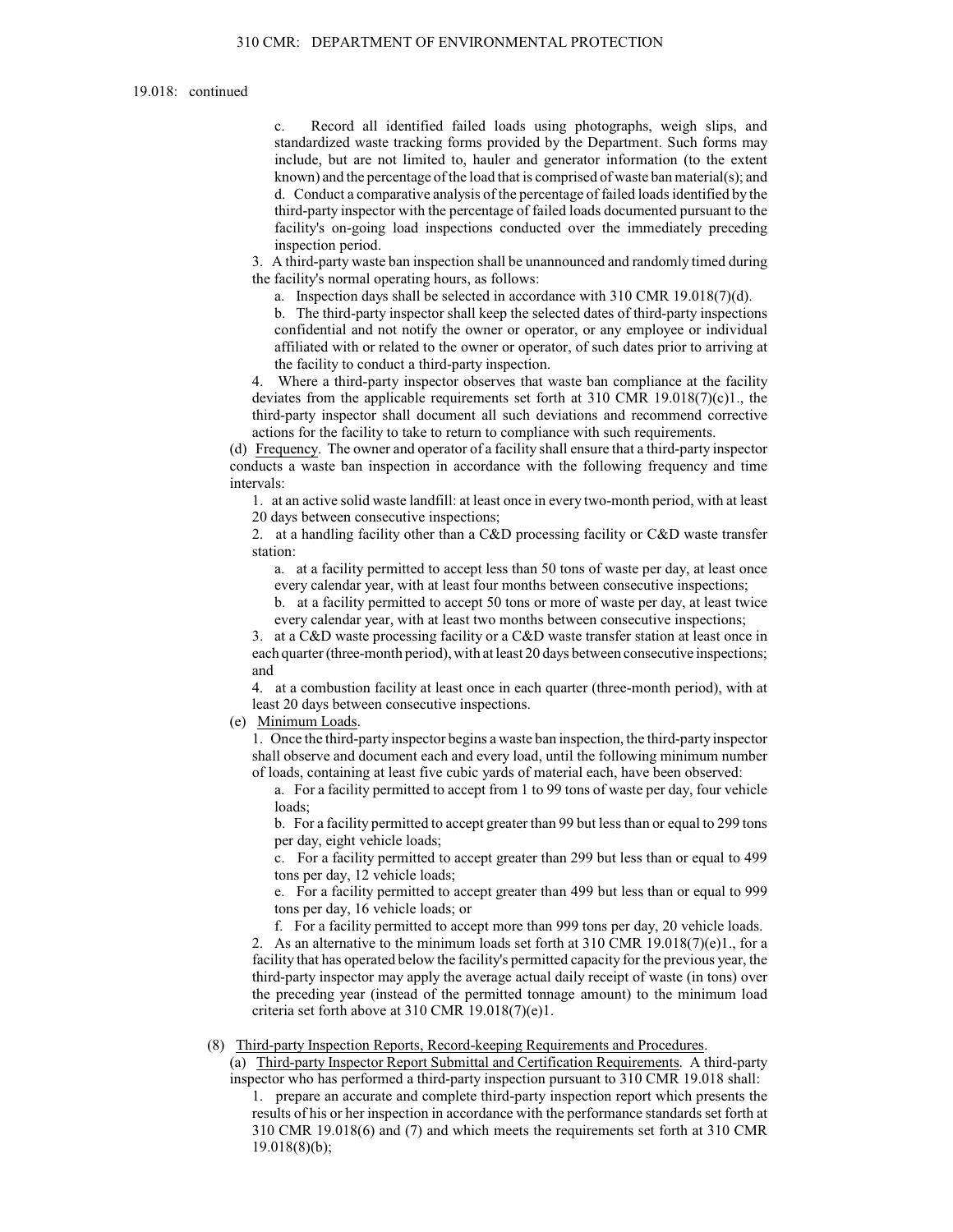2. sign and certify his or her inspection report on a form or forms provided by the Department, and include the following statements in the report;

I, [name of third-party inspector], attest under the pains and penalties of perjury that:

(a) I have personally examined and am familiar with the information contained in this submittal, including any and all documents accompanying this certification statement;

(b) based on my inquiry of those persons responsible for obtaining the information, the information contained in this submittal is, to the best of my knowledge, true, accurate, and complete;

(c) have been able to conduct the third-party inspection and prepare the third-party inspection report without being influenced by the facility owner or operator and, [if the third-party inspector is a municipal employee,] by his or her municipal employer, by any co-worker or by any elected or appointed official of the municipality; and

(d) I am aware that there are significant penalties, including, but not limited to, possible administrative and civil penalties for submitting false, inaccurate, or incomplete information and possible fines and imprisonment for knowingly submitting false, inaccurate, or incomplete information; and

3. submit to the owner and operator such third-party inspection report.

(b) Third-party Inspector Report Content Requirements.

1. Facility Operation and Maintenance Inspection Report. For each facility operation and maintenance inspection, the third-party inspector shall prepare a third-party inspection report that describes and reports in detail the results of his or her inspection of the facility's compliance with all applicable requirements, including, but not limited to:

a. any deviation from compliance with the operation and maintenance requirements contained in the applicable requirements set forth at 310 CMR 19.018(6) through (7);

b. the status and condition of operating and monitoring equipment, structures, appurtenances and devices;

c. the status and condition of each operational aspect of the facility, including but not limited to, waste handling, processing, recycling, storage and disposal of waste and materials;

a summary of all waste and materials received by and handled at the facility, including all loads identified and rejected during the applicable inspection period specified at 310 CMR 19.018(6)(b) or (7)(d);

the status of the facility's compliance with applicable record-keeping requirements;

f. the estimated volumes of all materials and wastes stored at the facility at the time of the inspection;

g. the analytical results of all sample(s) collected by the third-party inspector during the inspection, including chain of custody documentation (*e.g*., for suspect ACM sampling at C&D waste processing facilities);

h. the condition of the facility, including but not limited to evidence of dust, litter, odors, and other nuisance conditions, security measures such as fencing and gates, property marked and maintained, access roads, and storm water management controls and leachate management systems;

i. any corrective action(s) proposed by the third-party inspector to be taken by the owner or operator, with recommended schedules for implementing the corrective action(s); and

j. any additional information as required by the Department on a facility-specific basis.

2. Waste Ban Compliance Inspection Report. For a waste ban compliance inspection conducted pursuant to 310 CMR 19.018(7), the third-party inspector shall prepare a third-party inspection report that describes and reports in detail the results of his or her inspection, including but not limited to: